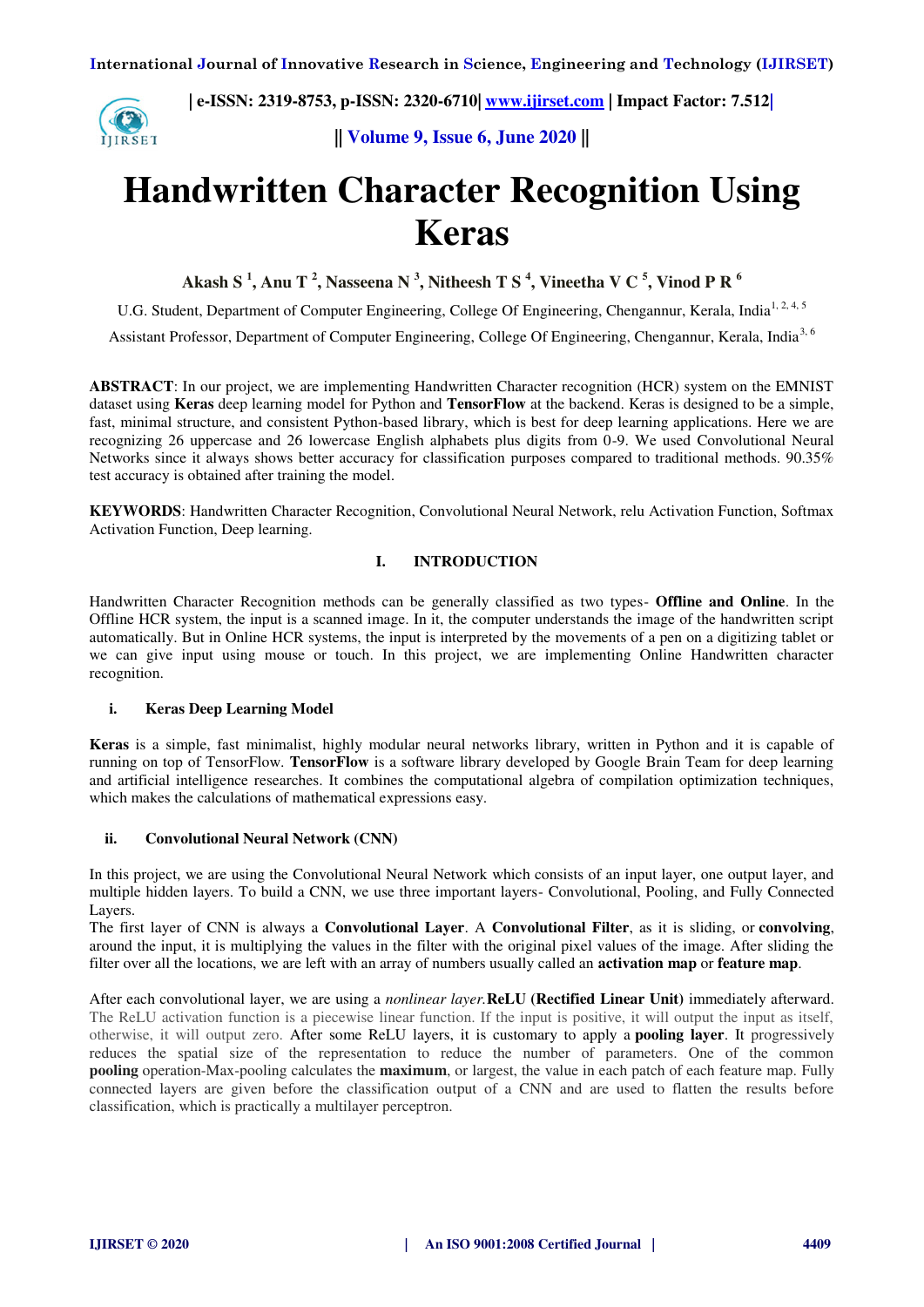

**|| Volume 9, Issue 6, June 2020 ||** 

# **iii. The Dataset**

We use the EMNIST (Extended MNIST) dataset for character recognition which is a set of handwritten character digits derived from the NIST Special Database 19 and converted to a 28x28 pixel image format and the dataset structure that directly matches the MNIST dataset. [8] .Figure(1) shows the EMNIST dataset.

| <b>EMNIST Balanced Dataset</b>                                                                                                                                                                           | 47 Classes, 131,600 Samples                                                                                                                                                            |  |  |
|----------------------------------------------------------------------------------------------------------------------------------------------------------------------------------------------------------|----------------------------------------------------------------------------------------------------------------------------------------------------------------------------------------|--|--|
| 3.000<br><b>THE WELL YIELD</b><br><b><i><u>VINA WINA</u></i></b><br>3<br>$\Omega$<br>$\overline{2}$<br>$\overline{4}$<br>5<br>6<br>$\overline{7}$<br>8<br>$\mathbf{q}$<br>$\mathbf{1}$                   | Letter Classes <sub>[1]</sub> Training <b>23 Testing</b><br>3.000<br>klmnopars<br>abcdef<br>e h<br>tuvw                                                                                |  |  |
| <b>EMNIST By Merge Dataset</b>                                                                                                                                                                           | 47 Classes, 814,255 Samples                                                                                                                                                            |  |  |
| 50,000<br>Digit Classes O Training 2 Testing<br>w<br><b>THE WILL WILL</b><br>9999.<br><b>23250 23250</b><br>$\mathbf{0}$<br>$\overline{2}$<br>3<br>4<br>5<br>6<br>$\mathbf{7}$<br>8<br>9<br>$\mathbf{1}$ | Letter Classes <sub>ITraining</sub> 2 Testing<br>30,000<br><b>LMNOPQRS</b><br><b>ABCDE</b><br><b>FGHIJ</b><br>к<br>abcdefgh<br>mno<br>p<br>$\alpha$<br>s<br>t<br>ū<br>ĸ<br>r<br>v<br>٠ |  |  |
| <b>EMNIST By_Class Dataset</b>                                                                                                                                                                           | 62 Classes, 814,255 Samples                                                                                                                                                            |  |  |
| Digit Classes <sub>[]</sub> Training <b>22</b> Testing<br>50,000<br><u>an am con</u><br>77777<br>71712 71712<br>$\Omega$<br>$\overline{2}$<br>3<br>5<br>$\overline{7}$<br>9<br>1<br>4<br>6<br>8          | <b>Letter Classes</b><br>□ Training <b>Ø Testing</b><br>30.000<br><b>ABCDEFGHIJKLMNOPQRS</b><br>abcdefghijk Imnopqrstuvwxy                                                             |  |  |
| <b>EMNIST Letters Dataset</b><br>26 Classes 145,600 Samples                                                                                                                                              |                                                                                                                                                                                        |  |  |
| 6.000<br>DE<br>G<br>$\mathbf R$<br>S<br>н<br>$\Omega$<br>$\Omega$<br><b>MN</b><br>6,000<br>g<br>Imnoparstuvwxyz<br>c<br>a b<br>đ<br>e<br>'n<br>ĸ                                                         |                                                                                                                                                                                        |  |  |
| 280,000 Samples<br>70,000 Samples<br><b>EMNIST Digits Dataset</b><br><b>EMNIST MNIST Dataset</b>                                                                                                         |                                                                                                                                                                                        |  |  |
| <b>Digit Classes</b><br>Training 2 Testing<br>30.000<br>20202 20202 20202 2000<br>$\overline{1}$<br>$\overline{2}$<br>3<br>5<br>6<br>$\overline{7}$<br>$\Omega$<br>4<br>8<br>9                           | Digit Classes <sub>□</sub> Training <b>Ø</b> Testing<br>8,000<br>and this was had have and have been losed<br>$\overline{2}$<br>3<br>5.<br>$\Omega$<br>1.<br>4<br>6<br>7<br>8<br>9     |  |  |

Figure (1): EMNIST dataset

This dataset consists of six splits. Given below is a summary of the EMNIST dataset

EMNIST ByClass: 814,255 characters. 62 unbalanced classes. EMNIST ByMerge: 814,255 characters. 47 unbalanced classes. EMNIST Balanced: 131,600 characters. 47 balanced classes. EMNIST Letters: 145,600 characters. 26 balanced classes.

EMNIST Digits: 280,000 characters. 10 balanced classes.

EMNIST MNIST: 70,000 characters. 10 balanced classes.

For the proposed model, we are using the EMNIST By Merge split of the dataset.

# **II. RELATED WORK**

[1] The paper explains about various steps like image acquisition, pre-processing, segmentation, feature extraction, etc.Each character is resized. Then the feature extraction phase takes place. The extracted features are given to this neural network for training.

[2] This paper is all about handwritten character recognition in Malayalam scripts. It also defines the components of a general character recognition system. This paper explains both offline and online character recognition system.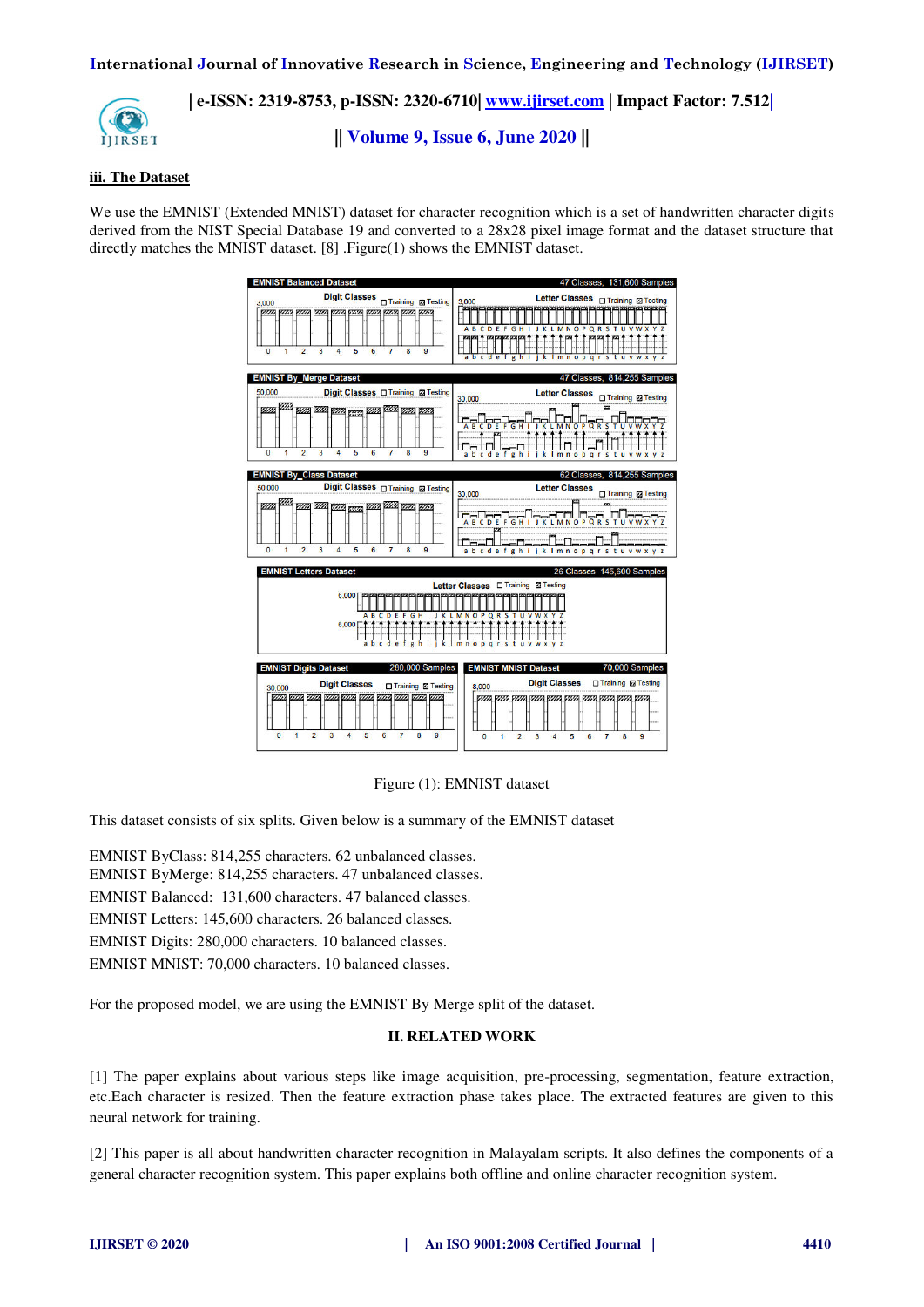

**|| Volume 9, Issue 6, June 2020 ||** 

[3] This paper is about predicting Hindi Numerals using SVM. Support vector machine classifiers are used here. mSVMs are statistical classifiers. They have gained immense popularity in recent years providing excellent recognition results in various applications. From the collected data two features named directed angle and curvature are extracted. Different schemes are used for their calculations. The final result is obtained by comparing these schemes.

[4] This paper mainly focuses on predicting the Telugu letters and Vothulu composed on a digital tablet or any display screen. It includes two substantial degrees. In this work, the handwritten character recognition (HWR) model for Telugu [South Indian language] has been developed with high accuracy, less training time, and time of classification. In this paper, certain classifiers are used like Bayesian, MLP, and CNN. Among them, CNN gives the highest accuracy. This implementation is very useful for south India's online, offline Telugu character recognition system.

[5] This is a survey about the Handwritten Character recognition techniques for the English alphabets. Here online character recognition is used. This paper clearly explains the general methods of character recognition. The different stages in text recognition are pre-processing, Line segmentation, Normalization, Feature Extraction, Recognition, Transcriptions. This paper tells about various methods that have been used to analyze alphabets from the previous decade.

#### **III. METHODOLOGY**

The online handwritten character recognition system is designed using a Convolutional Neural Network(CNN). Convolutional neural network use filters which are simply like a matrix of weights in each of its layers. The CNN has same weight over its filters and this is the advantage of CNN over other artificial neural networks. This eventually reduces the computational complexity of the model.

In the proposed model, the sequential CNN model is used. The Sequential model allows us to add layers sequentially from input to output. There are 8 layers which include 2 convolutional layers, 2maxpooling layers, 2 dense layers, 1 dropout layer. The final layer is the dense layer. The input layer is the convolutional layer with output shape (28, 28,128) and 'relu' activation function. The dense layer is taken as the output layer with softmax activation.

#### **a) ReLU( Rectified Linear Unit)**

 It gives 0 if the input is lower than the output. Otherwise, the output is equal to the input. Figure (2) shows the relu activation function.



**Figure (2): relu activation function**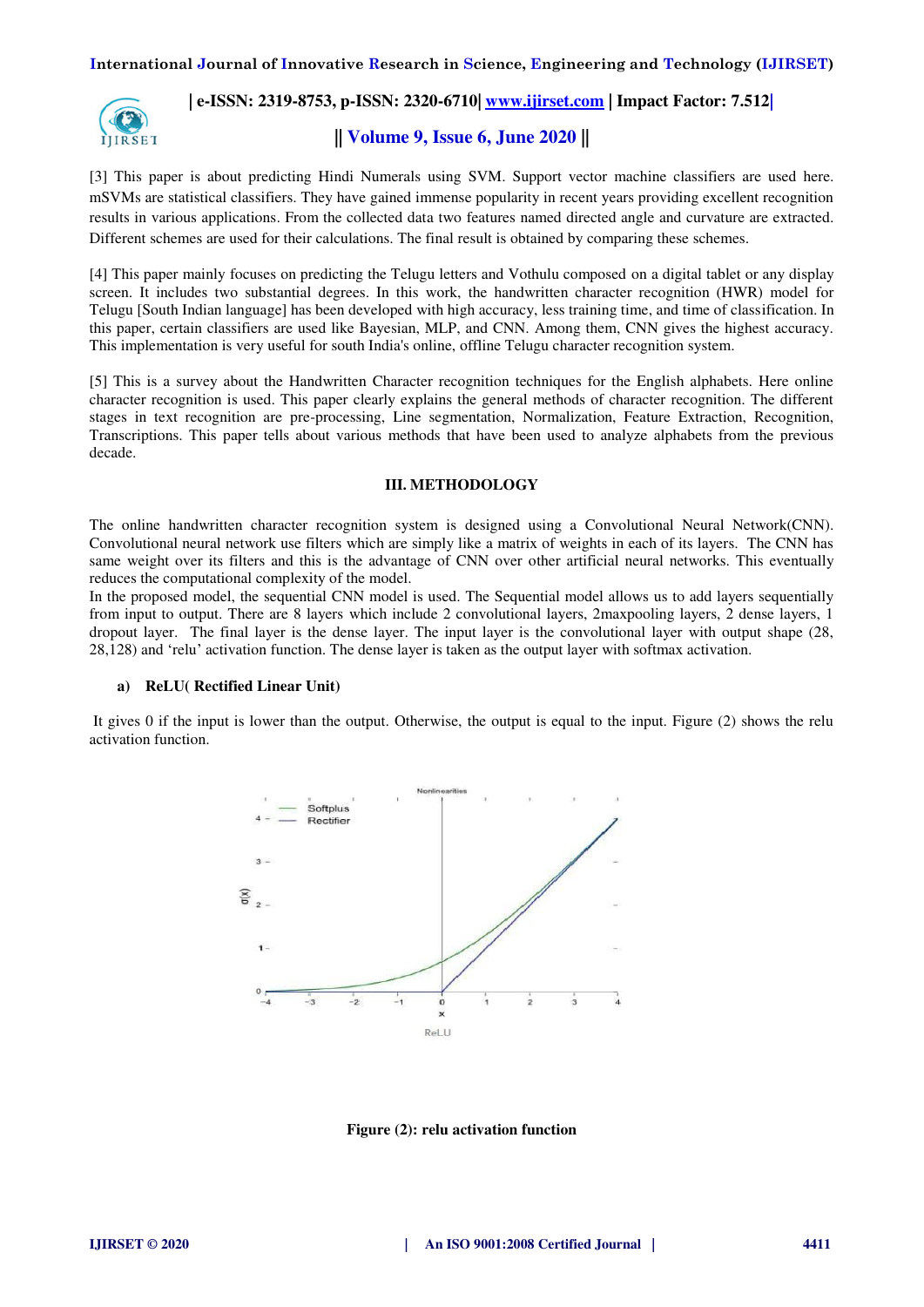

**|| Volume 9, Issue 6, June 2020 ||** 

#### **b) Softmax activation**

Softmax maps each output to range between [0, 1] and map each output so that the sum is equal to 1. Figure (3) shows the softmax activation function.



Figure (3): Softmax activation function

A total of 10 epochs is used with validation accuracy of 90 percent. Training is carried out on 628137 samples and validation on 69794 samples. The training and testing samples have the size (28, 28). Figure (4) shows the model layers and its number of parameters.

| Layer (type)                                                                  |              | Output Shape        | Param #  |
|-------------------------------------------------------------------------------|--------------|---------------------|----------|
| conv2d 1 (Conv2D)                                                             |              | (None, 28, 28, 128) | 3328     |
| max pooling2d 1 (MaxPooling2 (None, 14, 14, 128)                              |              |                     | $\theta$ |
| conv2d 2 (Conv2D)                                                             |              | (None, 14, 14, 64)  | 73792    |
| max pooling2d 2 (MaxPooling2 (None, 7, 7, 64)                                 |              |                     | $\theta$ |
| flatten 1 (Flatten)                                                           | (None, 3136) |                     | $\Theta$ |
| dense 1 (Dense)                                                               | (None, 128)  |                     | 401536   |
| dropout 1 (Dropout)                                                           | (None, 128)  |                     | $\Theta$ |
| dense 2 (Dense)                                                               | (None, 47)   |                     | 6063     |
| Total params: 484,719<br>Trainable params: 484,719<br>Non-trainable params: 0 |              |                     |          |

Figure (4): CNN model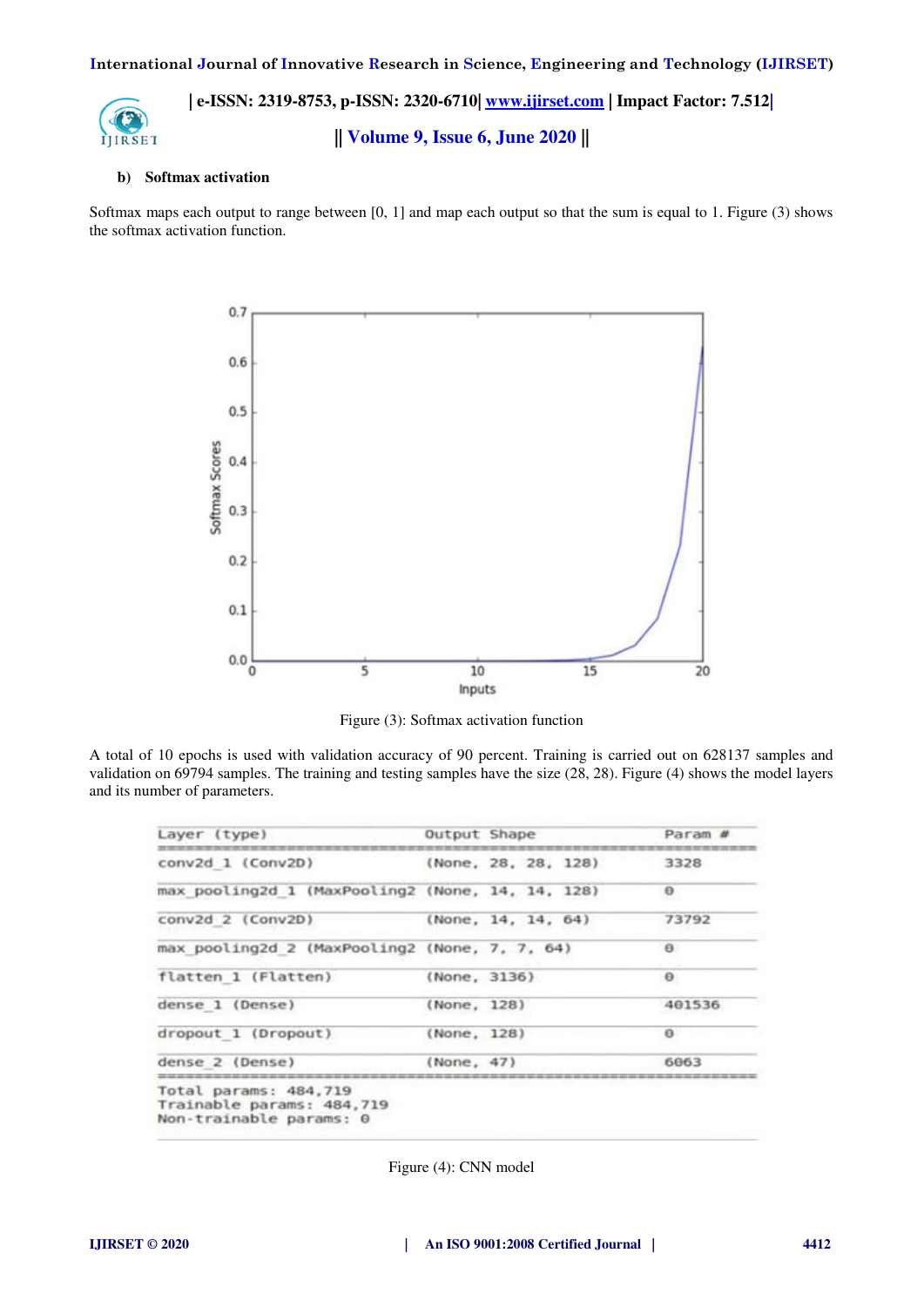**International Journal of Innovative Research in Science, Engineering and Technology (IJIRSET)** 



 **| e-ISSN: 2319-8753, p-ISSN: 2320-6710| [www.ijirset.com](http://www.ijirset.com/) | Impact Factor: 7.512|**

**|| Volume 9, Issue 6, June 2020 ||** 

Tensorflow is used at the backend. Open-source neural network library 'Keras' is used on top of TensorFlow. Keras provides a high-level API's while TensorFlow provides both low-level and high-level libraries. Python which is compatible with both TensorFlow and Keras is used as the programming language. A simple GUI is designed to collect user input online.

### **IV. EXPERIMENTAL RESULTS**

The training of 628137 samples and testing of 69794 samples of EMNIST ByMerge dataset on 10 epochs gave **90.35% validation accuracy.** The validation loss is only about 26.64%. Figure (5) shows the training of the model.

Epoch 8/10 =============] - 1526s 2ms/step - loss: 0.3124 - accuracy: 0.8899 - val loss: 628137/628137 [============== 0.2681 - val accuracy: 0.9010 Epoch 9/10 628137/628137 [======= - 1544s 2ms/step - loss: 0.3054 - accuracy: 0.8918 - val loss: 0.2700 - val accuracy: 0.9012 Epoch 10/10 628137/628137 [========= ============] - 1621s 3ms/step - loss: 0.2998 - accuracy: 0.8934 - val loss: 0.2664 - val\_accuracy: 0.9035

Figure (5): Training of the CNN model

By plotting a graph showing the **model accuracy** with the number of epochs on x-axis and accuracy on the y-axis we will get a plot as in figure (6). Another graph showing the testing and training loss is given in figure (7).



Figure (6): Model accuracy Figure (7): testing and training accuracy

The **Handwritten character recognition app** that we created to help in finding the prediction of any character or digit the user wants to give. We can draw the alphanumeric character in the **Canvas area** on the left side of the window either using a mouse or touch. The application window is provided with a **'Clear'** and a **'Run'** button on the bottom. By clicking the Run button after giving the input, we can see the character **Predictions** on the right side of the window. The predictions of some of the characters are given in figures (8) to (11). We can clear the Canvas area and the responses of user input by just clicking on the Clear button.



Figure (8): Prediction for capital letter A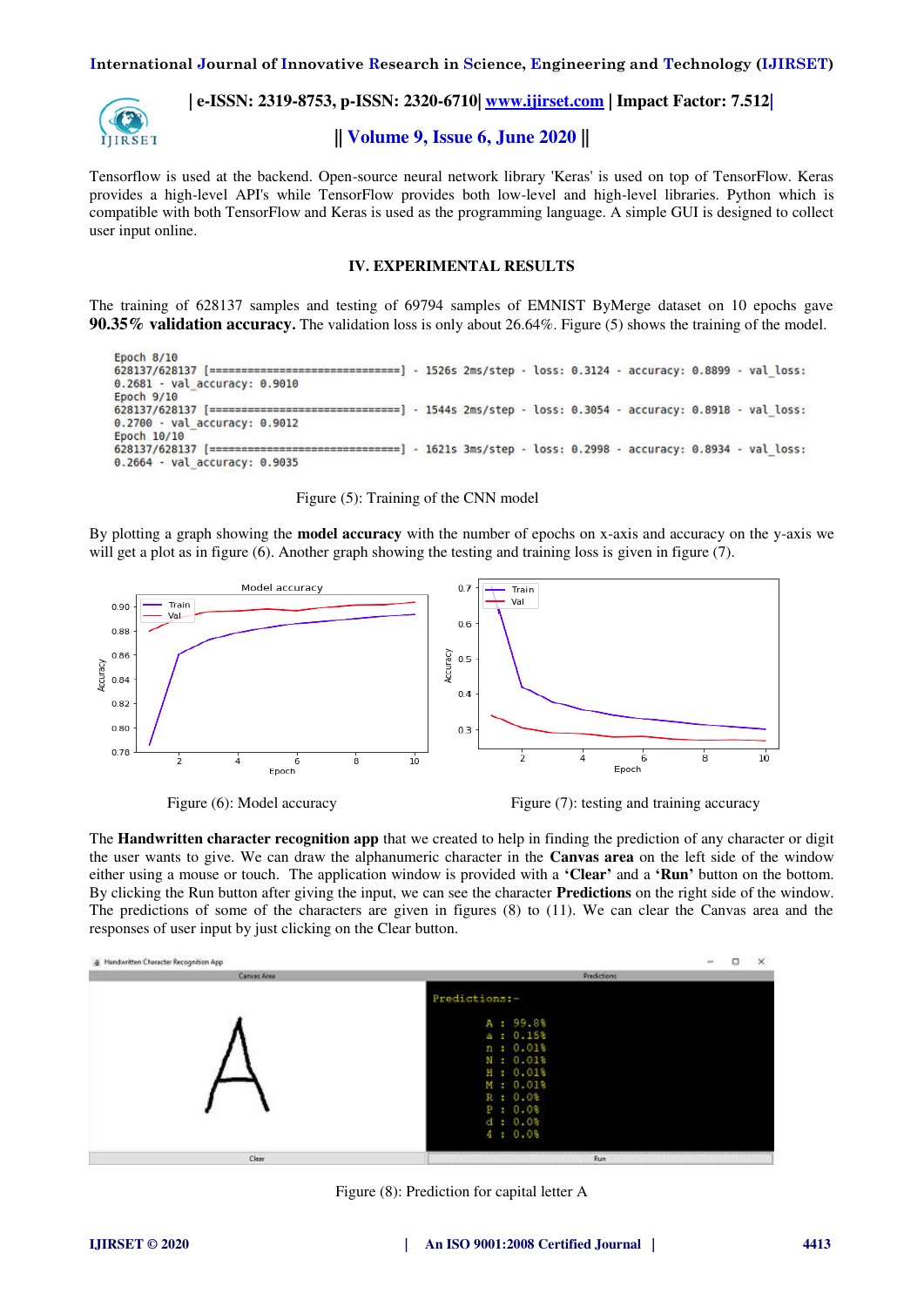

**|| Volume 9, Issue 6, June 2020 ||** 

| a Handwritten Character Recognition App<br>Canvas Area | ö<br>고<br>$\times$<br><b>Predictions</b>                                                                             |
|--------------------------------------------------------|----------------------------------------------------------------------------------------------------------------------|
|                                                        | Predictions:-                                                                                                        |
|                                                        | $a = 99.94%$<br>g : 0.05%<br>Q: 0.018<br>$q = 0.08$<br>0:0.08<br>n: 0.08<br>$G = 0.08$<br>0:0.08<br>0:0.08<br>9:0.08 |
| <b>Clear</b>                                           | <br>Run                                                                                                              |

Figure (9): Prediction for small letter a

| di Handwritten Character Recognition App | $\sim$<br>$\times$<br>$-0$                                                                                                     |
|------------------------------------------|--------------------------------------------------------------------------------------------------------------------------------|
| Canvas Area                              | <b>Predictions</b>                                                                                                             |
|                                          | Predictions:-<br>3:99.97%<br>B: 0.03%<br>5:0.0%<br>$Z = 0.08$<br>g : 0.0<br>2:0.0%<br>J: 0.03<br>5:0.0%<br>D: 0.08<br>b : 0.0% |
| Clear:                                   | <b>Run</b>                                                                                                                     |





FIGURE (11): PREDICTION FOR NUMBER 9

# **V. CONCLUSION**

The automatic recognition of handwritten characters is a difficult process as the writing styles of different people are different. Handwritten Character Recognition has a wide variety of applications like reading handwritten text, names or documents, reading bank check amounts, forms, and postal addresses. We have done the character recognition of English characters (uppercase, lowercase, and digits from 0-9) in this project. The testing accuracy for the EMNIST dataset which we used to train our Keras deep learning model is found to be 90.35%. We also demonstrate the output prediction of each user given character in a Graphical User Interface (GUI).